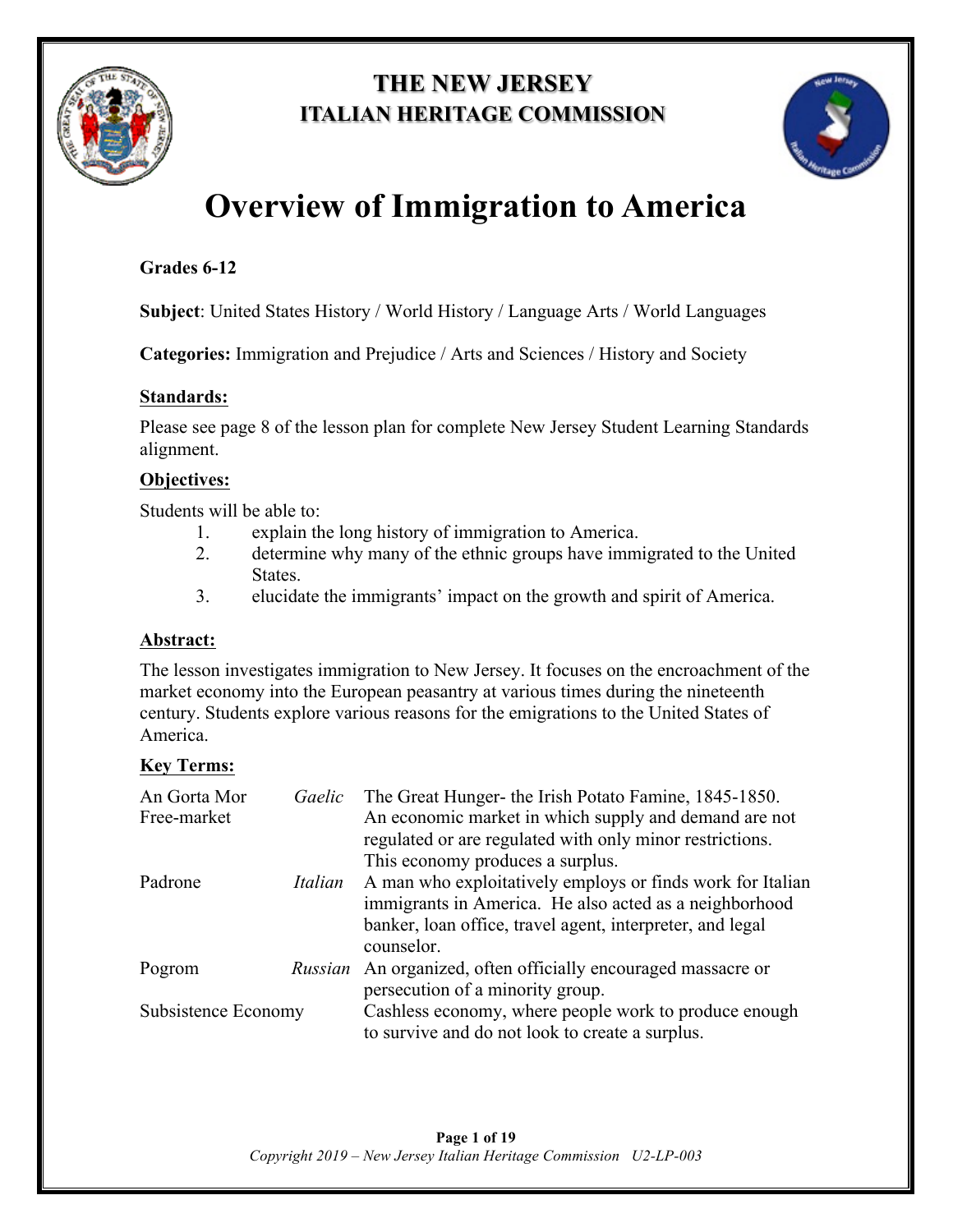#### **Background:**

The history of immigration to America goes back nearly 170 years before the United States had declared its independence from the British Crown. Swedes had come to New Jersey and Delaware as early as 1638, just eighteen years after the *Mayflower* had landed and thirty-one years after the English had settled Jamestown. Unlike the Pilgrims, the Swedes were not religious dissenters, but rather an organized group of colonial entrepreneurs, more similar to the Jamestown settlers. They had been sent out by the Stockholm government to establish a colony under the Swedish Crown, in lands that later became the English colonies of Delaware and New Jersey

From the early nineteenth-century, the principal immigrants to New Jersey were German Catholic settlers and Irish Catholic peasants and laborers. German immigrants usually came to New Jersey with some money; whereas, most of the Irish came penniless and in many cases with only rags on their backs. The vast majority of the Irish had fled a series of crop failures and the harsh land-laws that had been imposed by foreign English conquerors. Most important, the British market economy was changing Ireland from a subsistence economy to a free-market, cash economy.

In the late 1800s, many southern Italians left their homeland to seek work and a better way of life. Like in Ireland, the free-market economy began encroaching on the Italian peasantry's subsistence economy. In an effort to secure more cash, many Italians looked to raise funds in foreign lands like the United States, Canada, and Argentina. Once in New Jersey and throughout the United States, many Italians chose to remain and settled with their families. Nearly fifty percent of all Italians who came to the United States, chose to remain here permanently.

#### **Procedures:**

- I. Have students discuss their families past and where they came from.
- II. Ask whether they know anyone from another country.
- III. As a class, brainstorm a definition of immigrant and agree on the definition.
- IV. List reasons why a person might emigrate to America during the great wave of immigration throughout the nineteenth-century (*An Gorta Mór* -- The Great Irish Hunger, Unification of Italy, Russian pogroms,etc.).
- V. Brainstorm fears and hardships one would face when entering a new country.
- VI. In small groups, role-play telling the family that you are leaving Italy to go to a new country.
	- A. Be sure to include:
		- 1. reasons why you are leaving.
		- 2. what you expect to find in America?
		- 3. how you will get there?
			- a. Do you have enough money to go?
			- b. Will you have to sign a contract with a padrone?

#### **Page 2 of 19**

*Copyright 2019 – New Jersey Italian Heritage Commission U2-LP-003*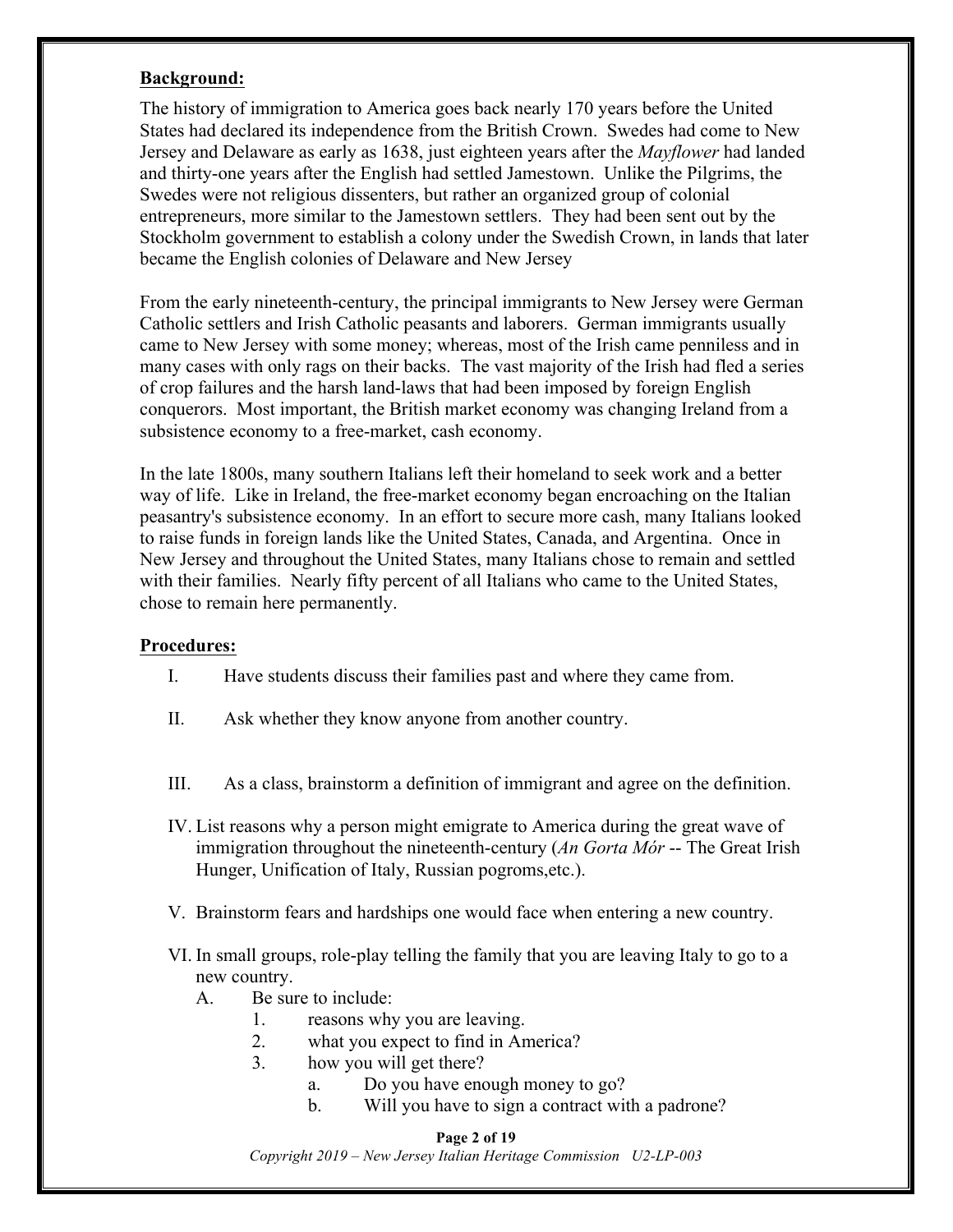- 4. what kind of work will you do in the USA?
- B. Will your goal be:
	- 1. to resettle in the new land?
	- 2. raise money to bring the entire family over?
	- 3. raise enough money to help the family pay the landlords in Italy?
	- 4. raise enough cash to buy land in Italy?
- C. How will the family work together to accomplish that goal?
- VII. It is 1890. Have students use all of the information to write a letter to their aged grandfather.
	- A. They must explain to him why they must leave Italy, and will probably never see him again.
	- B. They want his blessing, so they must put together a letter full of evidence explaining why it is best to leave.
	- C. In the letter, they must explain all of their plans and their goals. They may use the information discussed during the role-play.
	- D. They must explain how they will accomplish their goals.

#### **Assessment:**

- 1. Students will be assessed with a teacher-made checklist for their role playing. The teacher-made checklist will include categories scoring how well students worked in groups, and how well they incorporated factual information about immigration.
- 2. The teacher will assess the letter to the grandfather. They will see if the students put together a cohesive plan and whether they explained their plans and goals adequately. They will see if students have competently explained how they will accomplish their goals. Use the *New Jersey Registered Holistic Writing Rubric* for scoring.

#### **Extension:**

Use the Internet to research why immigrants came to the American colonies and the United States. Tell students that there were both push and pull factors contributing to immigration. Ask then to list to push and pull factors of the group they were assigned to research.

#### **Resource:**

Norman Davies. *Europe: A History*. Oxford and New York: Oxford University Press, 1996.

#### **Teacher Resources:**

American Passage: The History of Ellis Island, Harper Collins Publishers, 2010, Vincent J. Cannato.

Teaching Italian American Literature, Film, and Popular Culture, The Modern Language Association of America, New York, 20120, Edited by Edvige Giunta and Kathleen Zamboni McCormick.

> **Page 3 of 19** *Copyright 2019 – New Jersey Italian Heritage Commission U2-LP-003*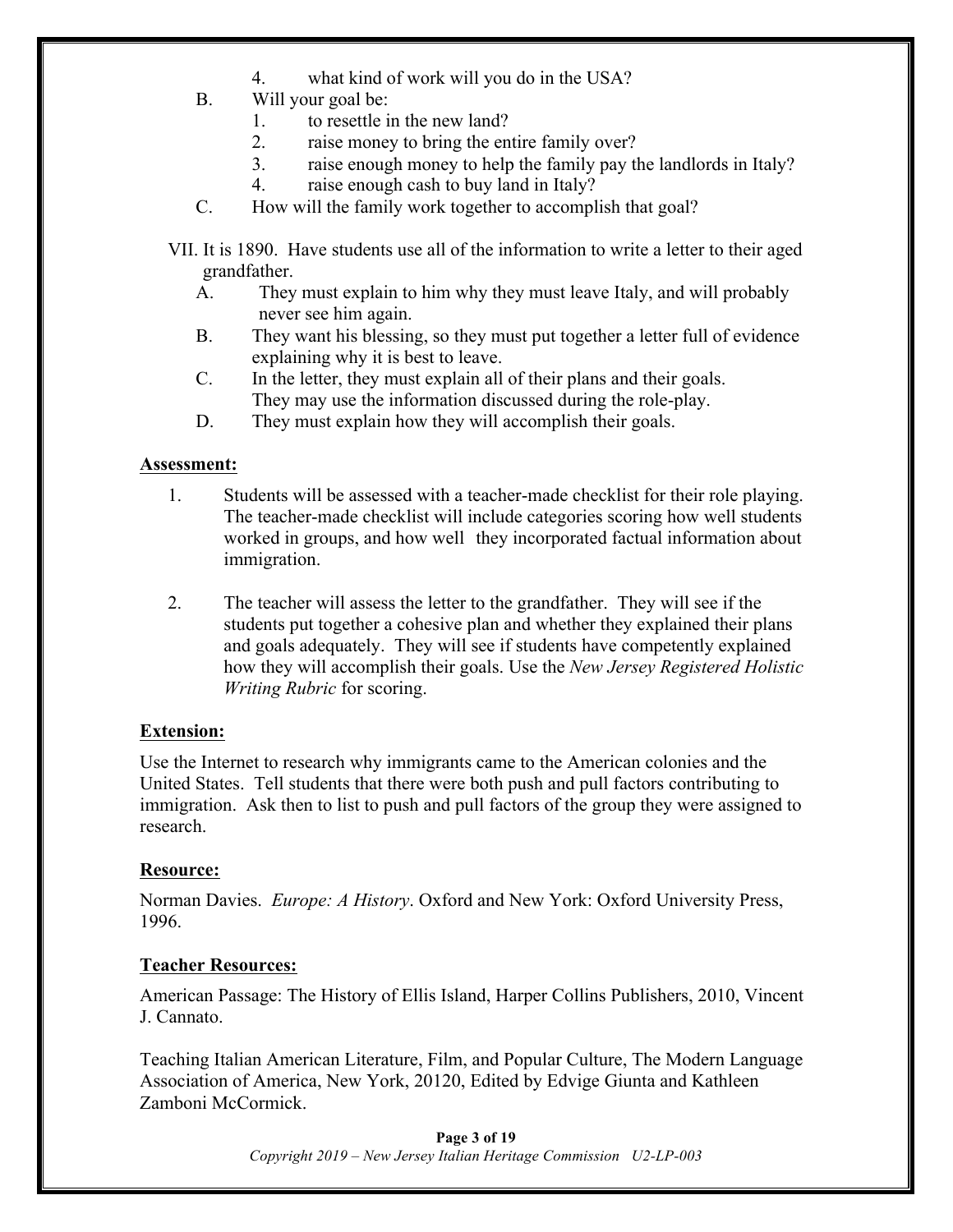# Supplemental Information

# Italian Immigration

During the nineteenth century, millions of Italians left Italy for opportunities in the New World. Like many other Europeans, Italians had experienced major changes in their economy. For centuries, many Italian agrarians had lived off of the land in a subsistence economy. As the market economy moved through Europe, agrarians had to look for ways to obtain cash. First, many of the agrarians labored as migrant workers in other parts of Italy to secure currency. Others went to the cities to take advantage of jobs provided by new industries. Later, many looked for temporary and permanent opportunities in New World nations like Argentina, Brazil, Canada, and the United States. Although most emigrants came from the agrarian sector, other industries were effected by the changing economy and also contributed large numbers to the massive waves of Italians leaving Italy, during the nineteenth century and the early twentieth century.

The Italian countryside was traditionally structured in manner that stretched back to the feudal times of the Middle Ages. The *Signori* or the large landowners stood at the top of the social hierarchy, followed by the professional class, which was primarily made up of larger merchants. Small shop owners and artisans operated below the larger merchants, but above the vast majority of the people in the peasantry, or *contadini*. Further stratification could be observed according to land ownership and family reputation. There was even cleavage among merchants, according to what they sold and among farmers according to what they produced.

Like all preindustrial societies, the family was the center of economic production, the focus of life itself. The family was the hub of religious life, social life, and work. Decisions were made according to familial terms. *La famiglia* was the heart of agrarian Italian life; it made arrangements that facilitated procreation and socialization, along with being the society's basic mode of economic organization. When changes in the economy took place during the nineteenth century, families had to make monumental decisions. The initial movements away from the family lands or regions were internal, within Italy itself or to areas in nearby nations, like France. For example, during the 1880s, most men seasonally left the town of Cosenza in Calabria to work in southern Italy and Sicily. In other villages 16% to 37% of the young men were certified "away from home" between the years of 1820 to 1900. In another example, many men would migrate from the Lucca province to work seasonally in Sardinia, Corsica, and France. Those areas in Italy that were more accustom to sending men away on a seasonal basis were the first to send men and women overseas. The rate of emigration was not uniform throughout Italy. Varying regions sent more people overseas, for a variety of reasons. During the 1880s the rate of emigration for all of Italy was .6 per 1,000, but for Lucca it was 2 per every 1,000 and 2.2 per 1,000 from Palermo.

The encroaching market economy and resistance to modernity on large estates forced many agrarians off of the land and into overseas adventures. Large estate owners were able to squeeze small landowning peasants onto infertile and unprofitable strips of land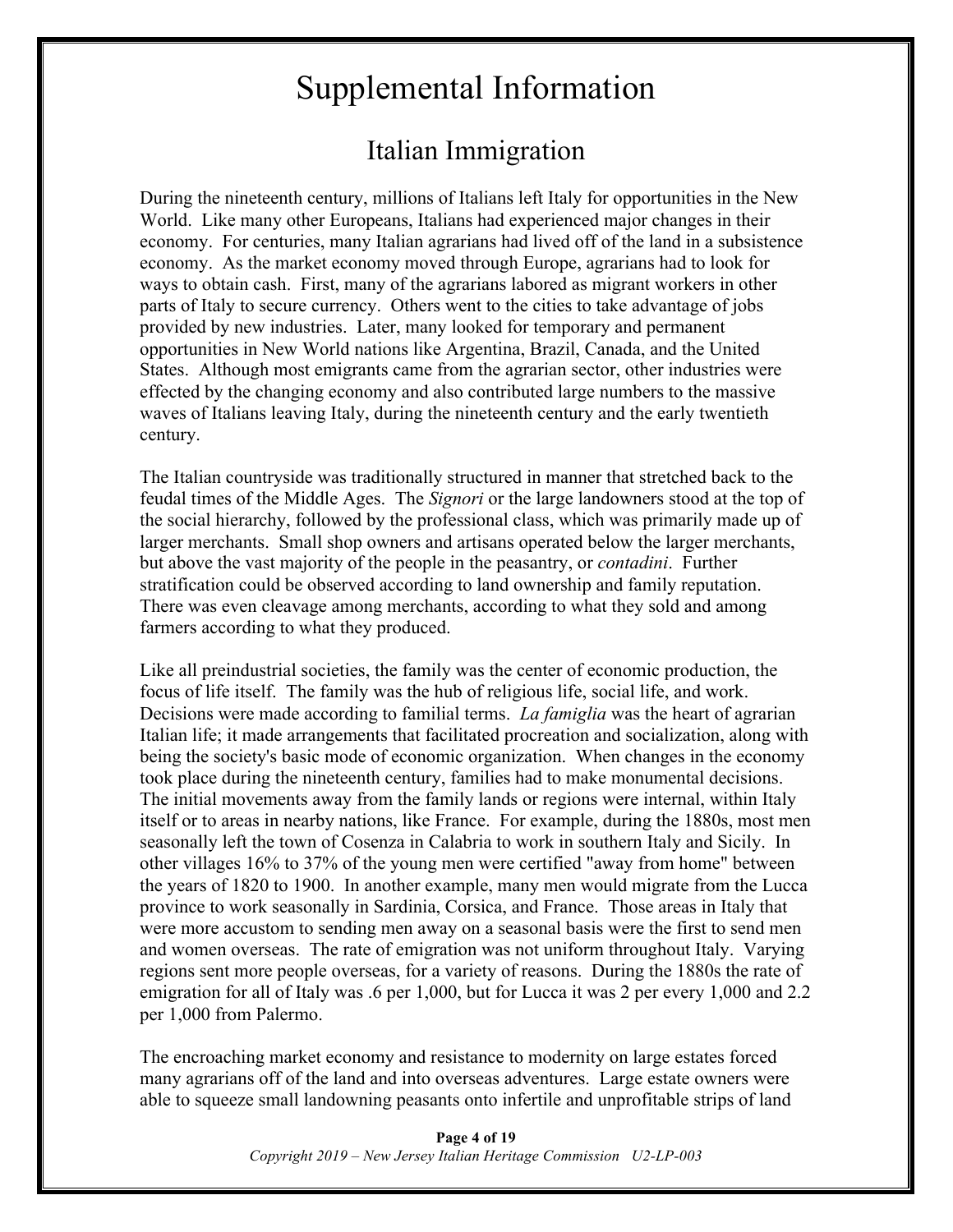because they lacked capital. Peasants were forced to sell fertile land to the large estates or *latifondi.* In Sicily, with a long history exporting surplus grain, many large estate owners refused to modernize. They did not use new fertilizers or machinery and moved grain to the ports with slow-moving mule trains. Consequently, Sicilian wheat became less competitive on the world market, and peasants had to look for work elsewhere. To further exasperate a declining economy, industrial areas of Italy began to flood the Sicilian markets with cheap manufactured goods, driving the local artisans out of business and into the waves of peasants who were forced to migrate overseas.

Southern Italy and Sicily also felt the effects of successful northern Italian immigrants to the United States. Italian Immigrants, who had earlier settled in California, used modern methods to produce many of the wines, fruits, and vegetables that the United States had been importing from Italy. Late nineteenth century Italian farmers in the *Mezzogiorno* or southern Italy also had to face a lice epidemic that had infected their crops, a high French tariff that made Italian products cost prohibitive in France, and a serious cholera epidemic that wiped out over 55,000 men, women, and children. Besides the changing economy, these other factors served to "push" Italians out of Italy. Many who left, did so with the full intention of returning home with enough money to buy land. This was particularly true of the immigrants from the *Mezzogiorno* and from Sicily. Northern Italians, on the other hand, looked to make their move to the New World permanent. They made investments for a long-term settlement.

Between 1876 to 1925, many Italians, particularly from northern Italy moved to Argentina where they made tremendous progress and came to dominate the Argentine industry. By 1900 Italians owned 57 percent of the businesses in Buenos Aires. In New York, however, Italian immigrants were not able to make such rapid progress and were not able to dominate any single economic sector. Northern Italians, who moved to Buenos Aires tended to look toward long-term settlement in Argentina and invested large amounts of their money into businesses and into their children's education. Many southern Italians whom had moved to New York City did not intend to make the city a permanent home. They looked to return to Italy with cash to buy farms in their homeland. The entire family contributed to a common pot, so that money to buy land in Italy could be accumulated as quickly as possible. They did not want to invest large amounts of money into businesses or into their children's education because they saw their path to financial stability back in Italy.

Genoans in Chicago and in San Francisco, however, did invest into businesses such as saloons, restaurants and fruit vendors. By 1871, they numbered less than 1/2 % of the foreign born population in Chicago; yet, they controlled 25% of the cities' fruit and candy stores. Genoans in San Francisco launched the Del Monte Corporation and the Bank of America. Italians also came to dominate the granite industry in Vermont and the silk industry in New Jersey.

Most of the Italians who moved to the United States had been farm workers in Italy. The overwhelming majority were not the landless laborers, however. Most of the immigrants had lived on small family-owned lands in Italy. Regions with small farmers sent far more emigrants out of the country, than did regions dominated by large estates. This trend was starkly different than the rest of Europe. Also, many of the immigrants from agrarian regions were not necessarily agrarians. Between 1901 and 1914, 54 percent of the

> **Page 5 of 19** *Copyright 2019 – New Jersey Italian Heritage Commission U2-LP-003*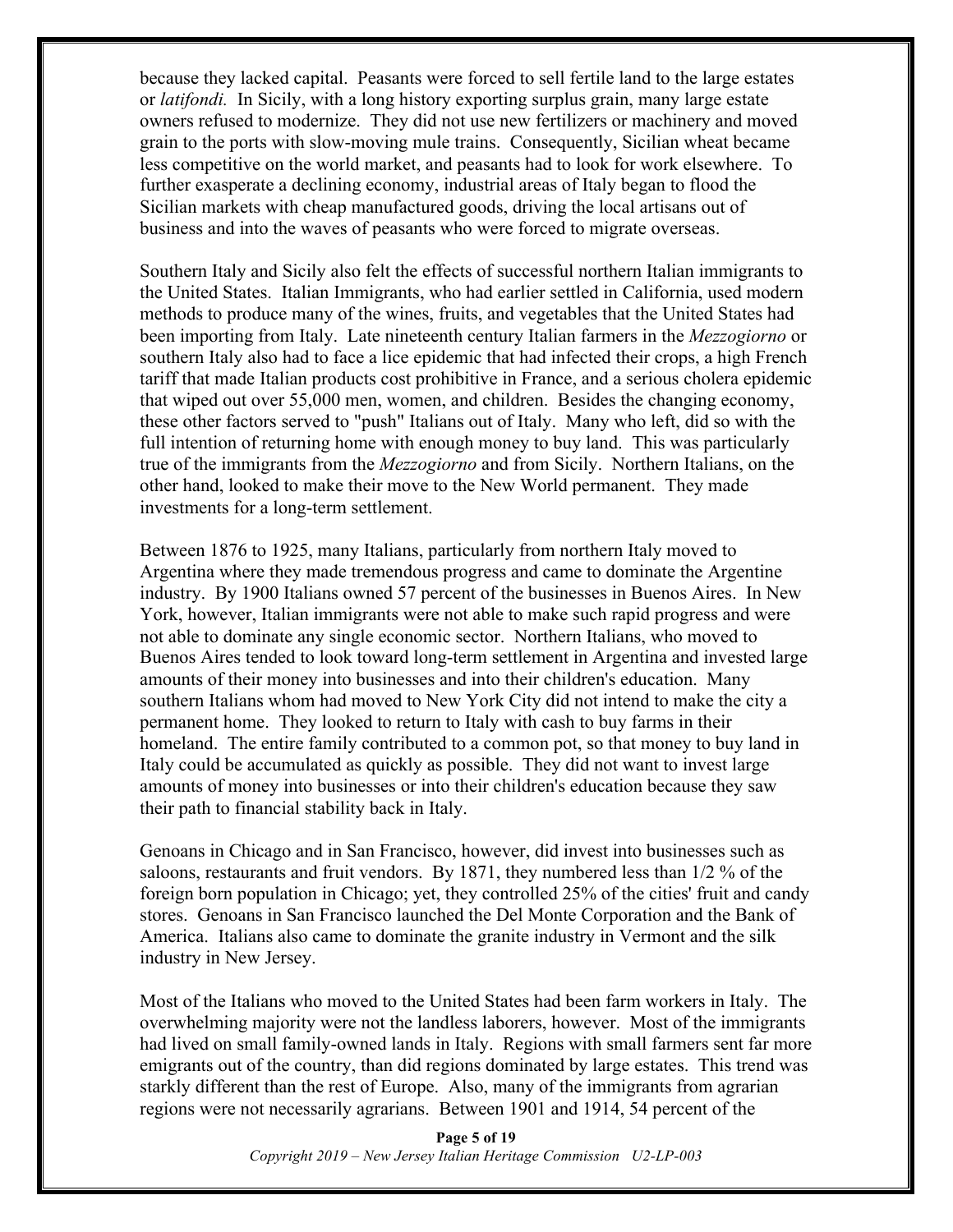Sicilians who came to America were either skilled tradesmen or fishermen.

Italian immigrants to America often gravitated towards non-agrarian fields in American cities. The majority of immigrants settled in New Jersey, Pennsylvania, and New York and replaced the Irish immigrants in unskilled jobs as the Irish moved into other fields. Other Italian immigrants joined Jewish immigrants in the garment industry. While others sold fruits and vegetables from pushcarts.

With so many Italian immigrants crowding into urban ghettos, co-nationals such as publisher Generoso Pope looked for other opportunities for immigrants to pursue. Pope along with philanthropist, Charles Landis arranged for many southern Italian immigrants to obtain low-interest loans to buy farmland in New Jersey. By the 1880s, Vineland, New Jersey became the largest Italian community outside of Italy. Today, the descendants of these first immigrants still own most of the farms around Vineland and in other areas of South Jersey.

Due to a lack of educational opportunities in Italy, many illiterate Italian immigrants looked to work-agents known as *padronis. Padronis* controlled over two-thirds of the Italian job market by 1897, especially in the construction field. Italians in New York provided nearly the entire workforce that built the New York subway system. They also worked the sand and gravel mines that provided the mortar for the subway system, and they built the famous Belmont Race Track.

The years from 1900 to 1914 were the peak years for Italian immigration. Over two million Italians immigrated to the United States during that period alone. The Italian government actually encouraged emigration out of Italy. Emigration would provide a relief to the stress placed on the Italian economy by large agrarian and urban populations. Emigrants would also send cash to relatives still in Italy, and the foreign cash would help the Italian economy. To improve the immigrants' image overseas, the Italian government established special requirements for those who wished to emigrate. They taxed emigrants before they could leave and would not allow anyone who had been convicted of a felony to emigrate. They also instituted the General Emigration Office to handle all aspects of emigration. From the Italian government's efforts, Italian immigrants to the United States enjoyed the lowest rejection rate of any ethnic group that had nationals trying to gain entrance to the United States.

After World War I, many Americans began to resent the multitudes of foreigners entering the nation. In order to maintain the national or ethnic and religious identity of the United States, in 1921 and again in 1924 the United States Congress passed laws to restrict the number of newer immigrants from coming into the country. Immigrants from countries that had sent large numbers of immigrants earlier in America's history could still send a percentage based on the population of that nationality in the United States at a certain date.

Ironically, even though Congress had wanted to greatly reduce the number of Italians coming to America, the date which they used as the base to determine how many people each nation could send, allowed high numbers if Italians to continue to come to the United States, until later acts closed the door more tightly.. The quota also did not stop the children and spouses of immigrants, who had become citizens, from coming to the

> **Page 6 of 19** *Copyright 2019 – New Jersey Italian Heritage Commission U2-LP-003*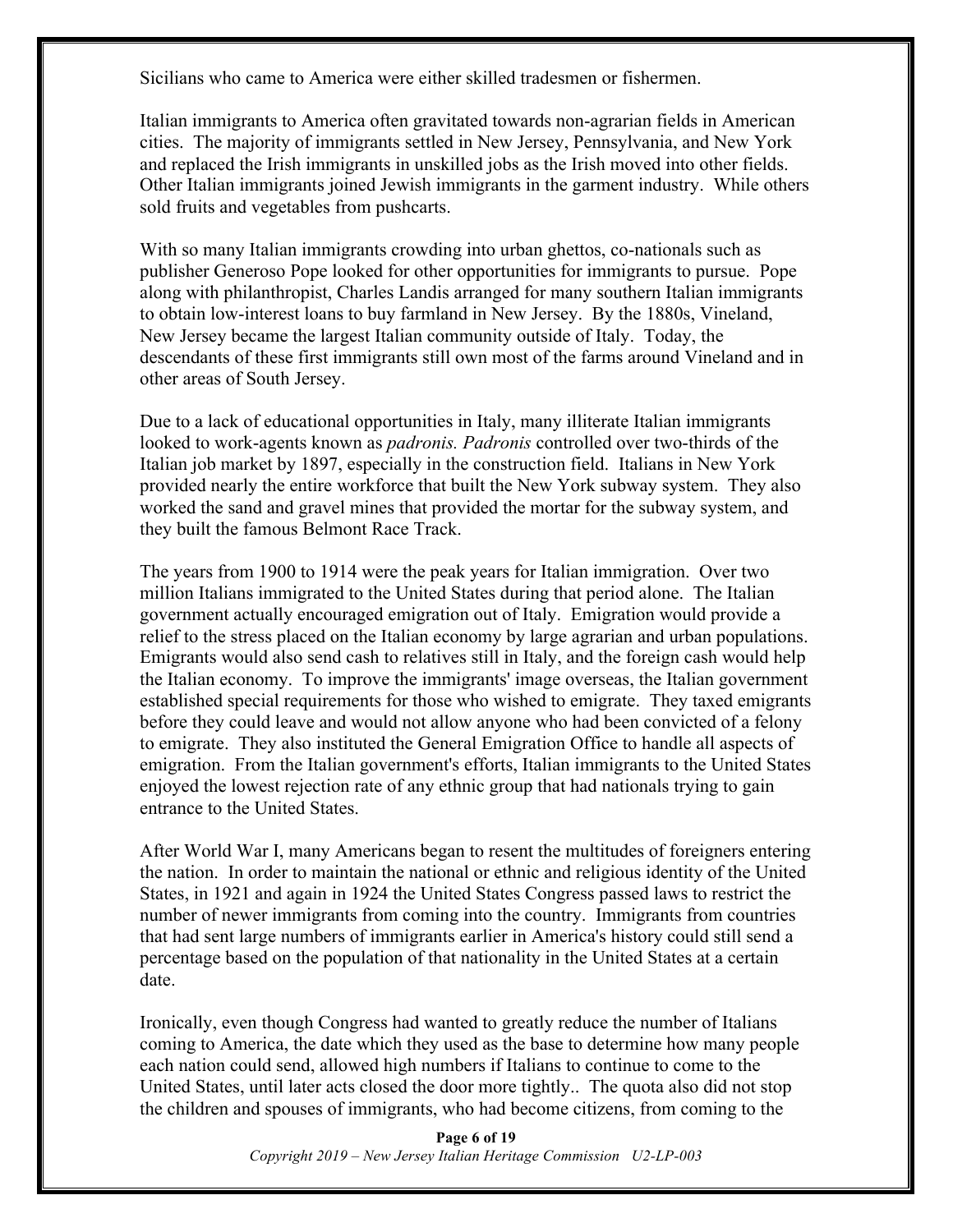United States. So many more Italians were given lawful access.

A little more than half of the Italian immigrants in America later returned to Italy. The overwhelming majority of those whom returned did not return because they failed in the United States. Rather, they returned because they were so successful. Agrarians often dreamt of being able to own their own fertile farm. Italians, who left for America, would often return home with enough money to purchase the land they had dreamed about for decades.

Nearly one half of the Italian immigrants, who came to the United States, stayed and raised their families here. Many have greatly prospered and many more have assimilated well into the American culture. Today, Italian Americans are thoroughly integrated into American society and have made tremendous contributions to the success of the nation. No one doubts that the national greatness enjoyed by Americans today has been so thoroughly enriched by Italian immigrants and their descendents' vast contributions.

#### **Sources:**

John Bodnar. *The Transplanted: A History of Immigrants in Urban America.*  Bloomington: Indiana University Press, 1987.

J. Philip di Franco. *The Italian Americans.* New York and Philadelphia: Chelsea House Publishers, 1989.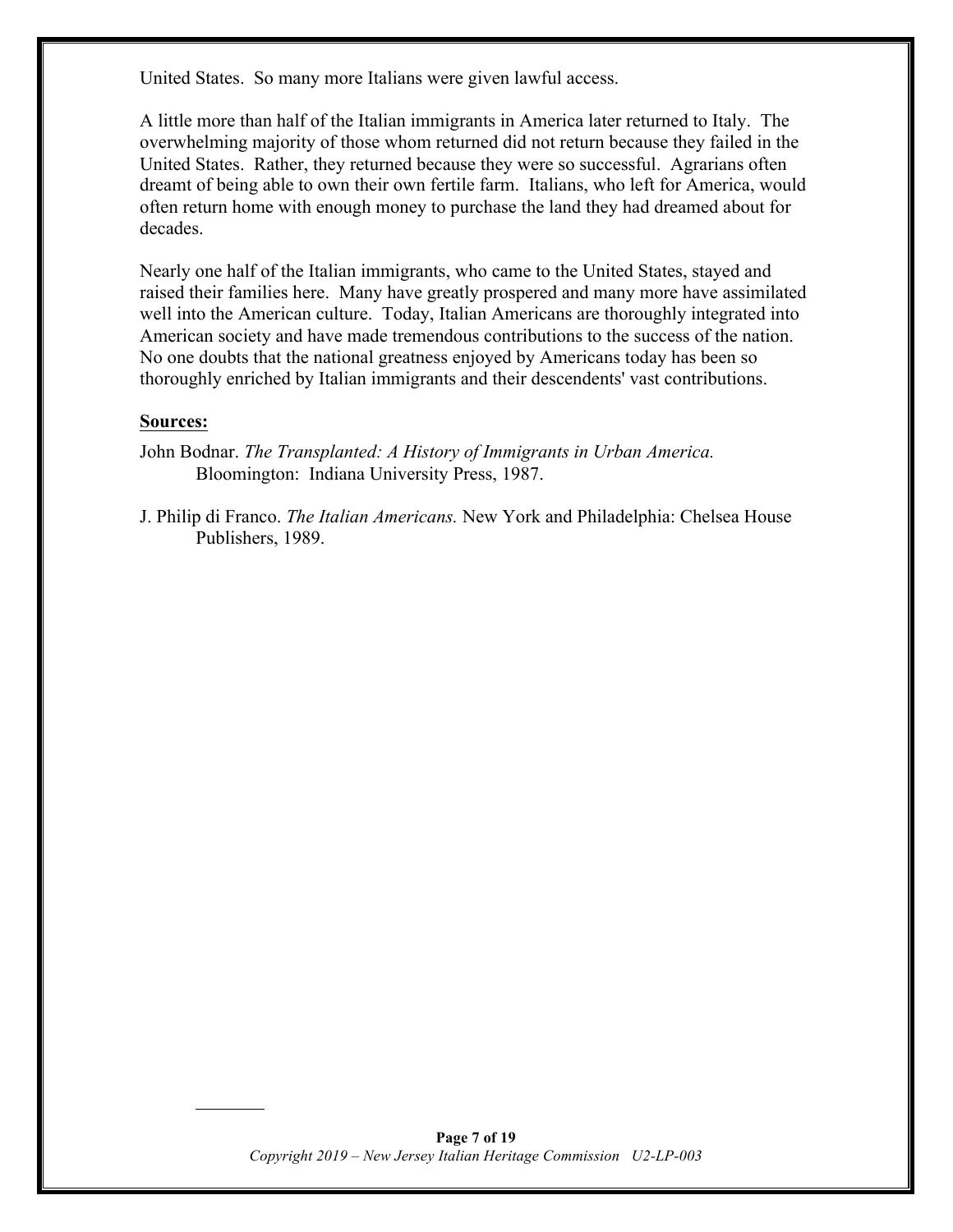## **New Jersey Student Learning Standards**

### **Social Studies**

6.1.8.D.4.a Analyze the push-pull factors that led to increases in immigration, and explain why ethnic and cultural conflicts resulted.

## **English Language Arts**

SL.6.1 Engage effectively in a range of collaborative discussions (one-on-one, in groups, and teacher-led) with diverse partners on grade 6 topics, texts, and issues, building on others' ideas and expressing their own clearly.

SL.6.1a Come to discussions prepared, having read or studied required material; explicitly draw on that preparation by referring to evidence on the topic, text, or issue to probe and reflect on ideas under discussion.

SL.6.1b Follow rules for collegial discussions, set specific goals and deadlines, and define individual roles as needed.

SL.6.1c Pose and respond to specific questions with elaboration and detail by making comments that contribute to the topic, text, or issue under discussion.

SL.6.1d Review the key ideas expressed and demonstrate understanding of multiple perspectives through reflection and paraphrasing.

SL.6.2 Interpret information presented in diverse media and formats (e.g., visually, quantitatively, orally) and explain how it contributes to a topic, text, or issue under study.

SL.6.3 Describe a speaker's argument and specific claims, distinguishing claims that are supported by reasons and evidence from claims that are not.

SL.6.4 Present claims and findings, sequencing ideas logically and using pertinent descriptions, facts, and details to accentuate main ideas or themes; use appropriate speaking behaviors (e.g., eye contact, adequate volume, and clear pronunciation).

SL.6.6 Adapt speech to a variety of contexts and tasks, demonstrating command of formal English when indicated or appropriate. (See grade 6 Language standards 1 and 3)

SL.7.1 Engage effectively in a range of collaborative discussions (one-on-one, in groups, and teacher-led) with diverse partners on grade 7 topics, texts, and issues, building on others' ideas and expressing their own clearly.

SL.7.1a Come to discussions prepared, having read or researched material under study; explicitly draw on that preparation by referring to evidence on the topic, text, or issue to probe and reflect on ideas under discussion.

SL.7.1b Follow rules for collegial discussions, track progress toward specific goals and deadlines, and define individual roles as needed.

#### **Page 8 of 19** *Copyright 2019 – New Jersey Italian Heritage Commission U2-LP-003*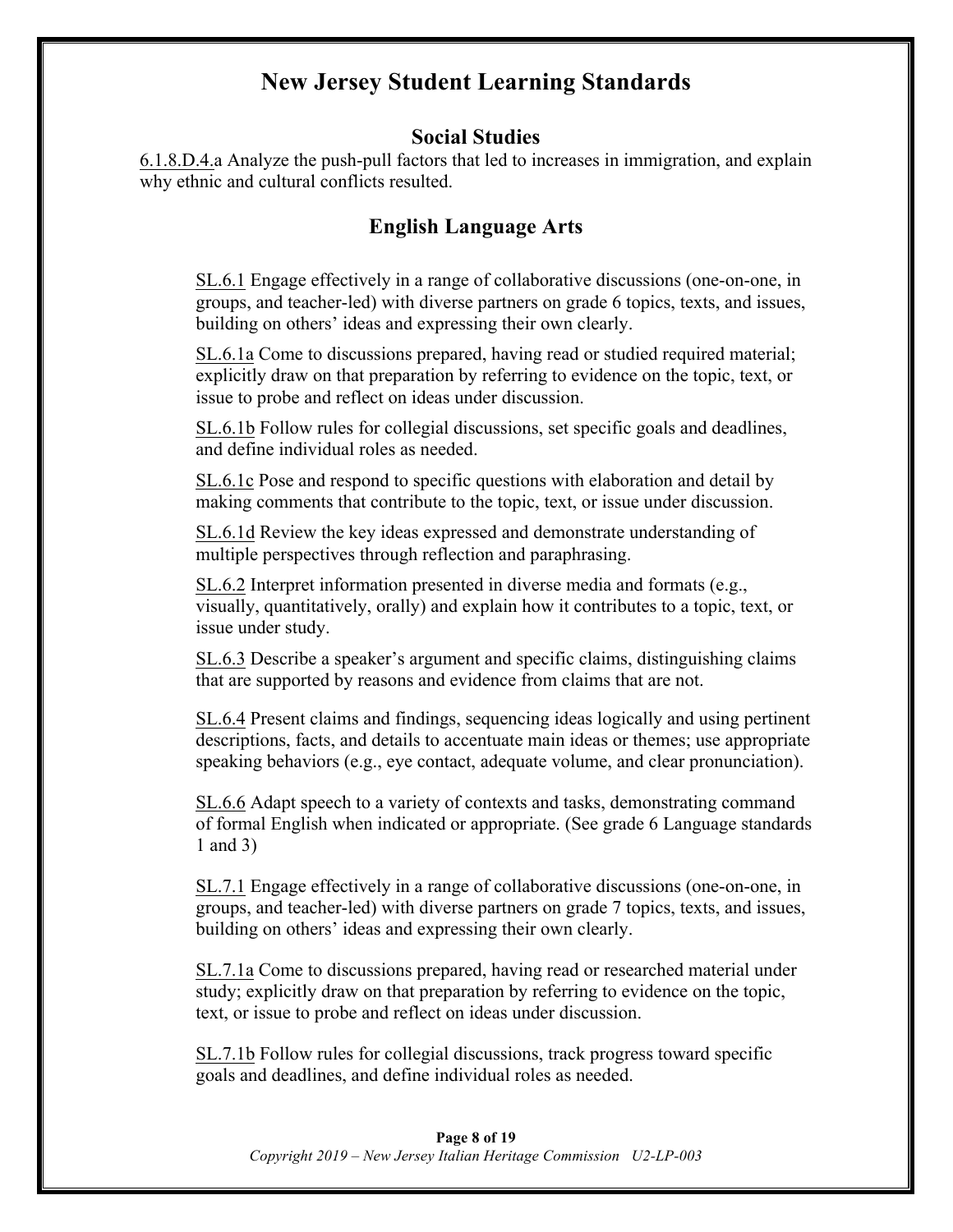SL.7.1c Pose questions that elicit elaboration and respond to others' questions and comments with relevant observations and ideas that bring the discussion back on topic as needed.

SL.7.1d Acknowledge new information expressed by others and, when warranted, modify their own views.

SL.7.2 Analyze the main ideas and supporting details presented in diverse media and formats (e.g., visually, quantitatively, orally) and explain how the ideas clarify a topic, text, or issue under study.

SL.7.3 Delineate a speaker's argument and specific claims, evaluating the soundness of the reasoning and the relevance and sufficiency of the evidence.

SL.7.4 Present claims and findings, emphasizing salient points in a focused, coherent manner with pertinent descriptions, facts, details, and examples; use appropriate eye contact, adequate volume, and clear pronunciation.

SL.7.6 Adapt speech to a variety of contexts and tasks, demonstrating command of formal English when indicated or appropriate. (See grade 7 Language standards 1 and 3 here for specific expectations.)

SL.8.1 Engage effectively in a range of collaborative discussions (one-on-one, in groups, and teacher-led) with diverse partners on grade 8 topics, texts, and issues, building on others' ideas and expressing their own clearly.

SL.8.1a Come to discussions prepared, having read or researched material under study; explicitly draw on that preparation by referring to evidence on the topic, text, or issue to probe and reflect on ideas under discussion.

SL.8.1b Follow rules for collegial discussions and decision-making, track progress toward specific goals and deadlines, and define individual roles as needed.

SL.8.1c Pose questions that connect the ideas of several speakers and respond to others' questions and comments with relevant evidence, observations, and ideas.

SL.8.1d Acknowledge new information expressed by others, and, when warranted, qualify or justify their own views in light of the evidence presented.

SL.8.2 Analyze the purpose of information presented in diverse media and formats (e.g., visually, quantitatively, orally) and evaluate the motives (e.g., social, commercial, political) behind its presentation.

SL.8.3 Delineate a speaker's argument and specific claims, evaluating the soundness of the reasoning and releva

SL.8.4 Present claims and findings, emphasizing salient points in a focused, coherent manner with relevant evidence, sound valid reasoning, and well-chosen details; use appropriate eye contact, adequate volume, and clear pronunciation.

**Page 9 of 19** *Copyright 2019 – New Jersey Italian Heritage Commission U2-LP-003*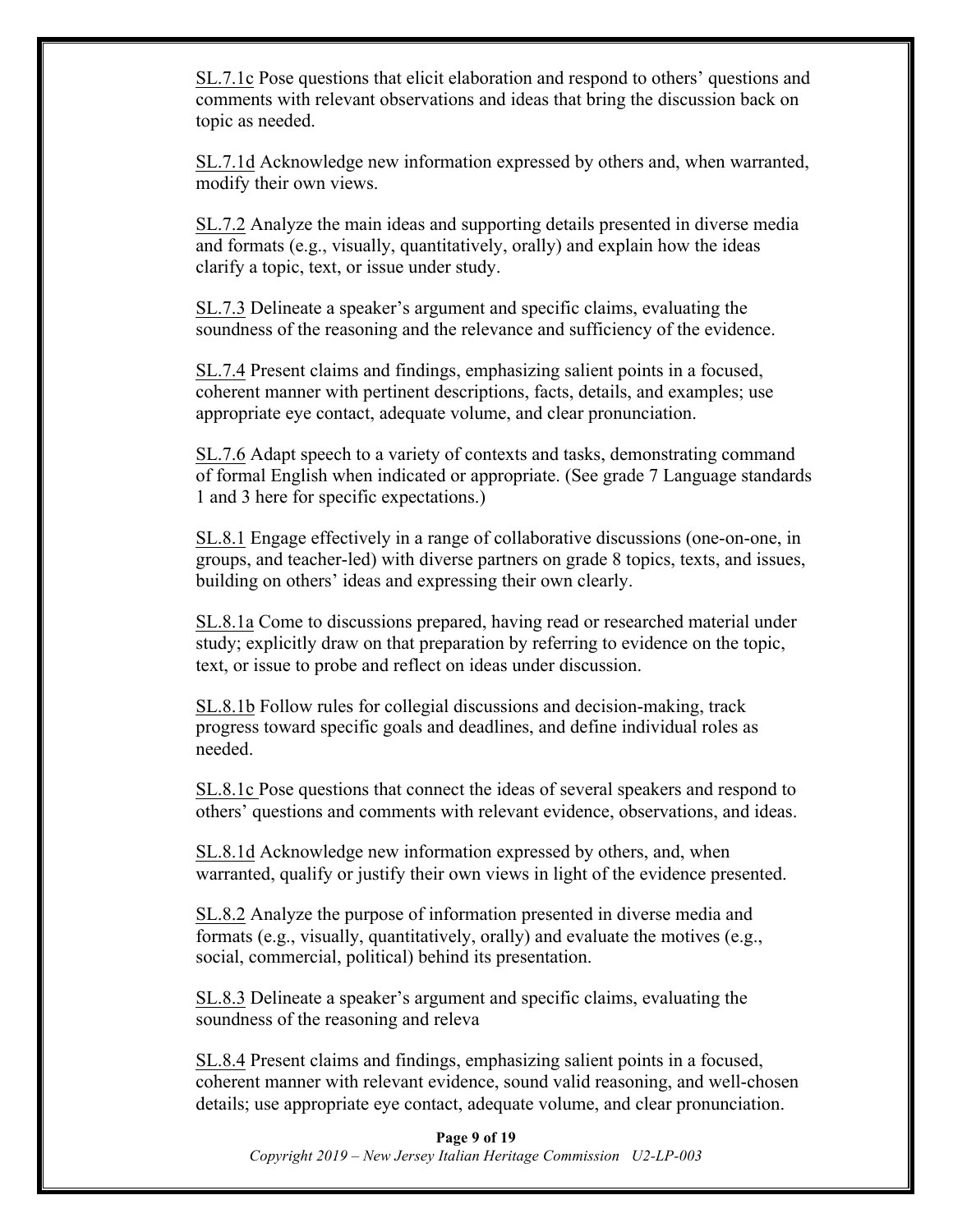SL.8.6 Adapt speech to a variety of contexts and tasks, demonstrating command of formal English when indicated or appropriate. (See grade 8 Language standards 1 and 3 here for specific expectations.)

SL.9-10.1 Initiate and participate effectively in a range of collaborative discussions (one-on-one, in groups, and teacher-led) with diverse partners on grades 9–10 topics, texts, and issues, building on others' ideas and expressing their own clearly and persuasively.

SL.9-10.1a Come to discussions prepared, having read and researched material under study; explicitly draw on that preparation by referring to evidence from texts and other research on the topic or issue to stimulate a thoughtful, wellreasoned exchange of ideas.

SL.9-10.1b Collaborate with peers to set rules for collegial discussions and decision-making (e.g., informal consensus, taking votes on key issues, presentation of alternate views), develop clear goals and assessment criteria (e.g. student developed rubric) and assign individual roles as needed.

SL.9-10.1c Propel conversations by posing and responding to questions that relate the current discussion to broader themes or larger ideas; actively incorporate others into the discussion; and clarify, verify, or challenge ideas and conclusions.

SL.9-10.1d Respond thoughtfully to various perspectives, summarize points of agreement and disagreement, and justify own views. Make new connections in light of the evidence and reasoning presented.

SL.9-10.2 Integrate multiple sources of information presented in diverse media or formats (e.g., visually, quantitatively, qualitatively, orally) evaluating the credibility and accuracy of each source.

SL.9-10.3 Evaluate a speaker's point of view, reasoning, and use of evidence and rhetoric, identifying any false reasoning or exaggerated or distorted evidence.

SL.9-10.4 Present information, findings, and supporting evidence clearly, concisely, and logically such that listeners can follow the line of reasoning and the organization, development, substance, and style are appropriate to purpose, audience, and task.

SL.9-10.6 Adapt speech to a variety of contexts and tasks, demonstrating command of formal English. (See grades 9–10 Language standards 1 and 3 for specific expectations.)

SL.11-12.1 Initiate and participate effectively in a range of collaborative discussions (one-on-one, in groups, and teacher-led) with peers on grades  $11-12$ topics, texts, and issues, building on others' ideas and expressing their own clearly and persuasively.

SL.11-12.1a Come to discussions prepared, having read and researched material under study; explicitly draw on that preparation by referring to evidence from

**Page 10 of 19** *Copyright 2019 – New Jersey Italian Heritage Commission U2-LP-003*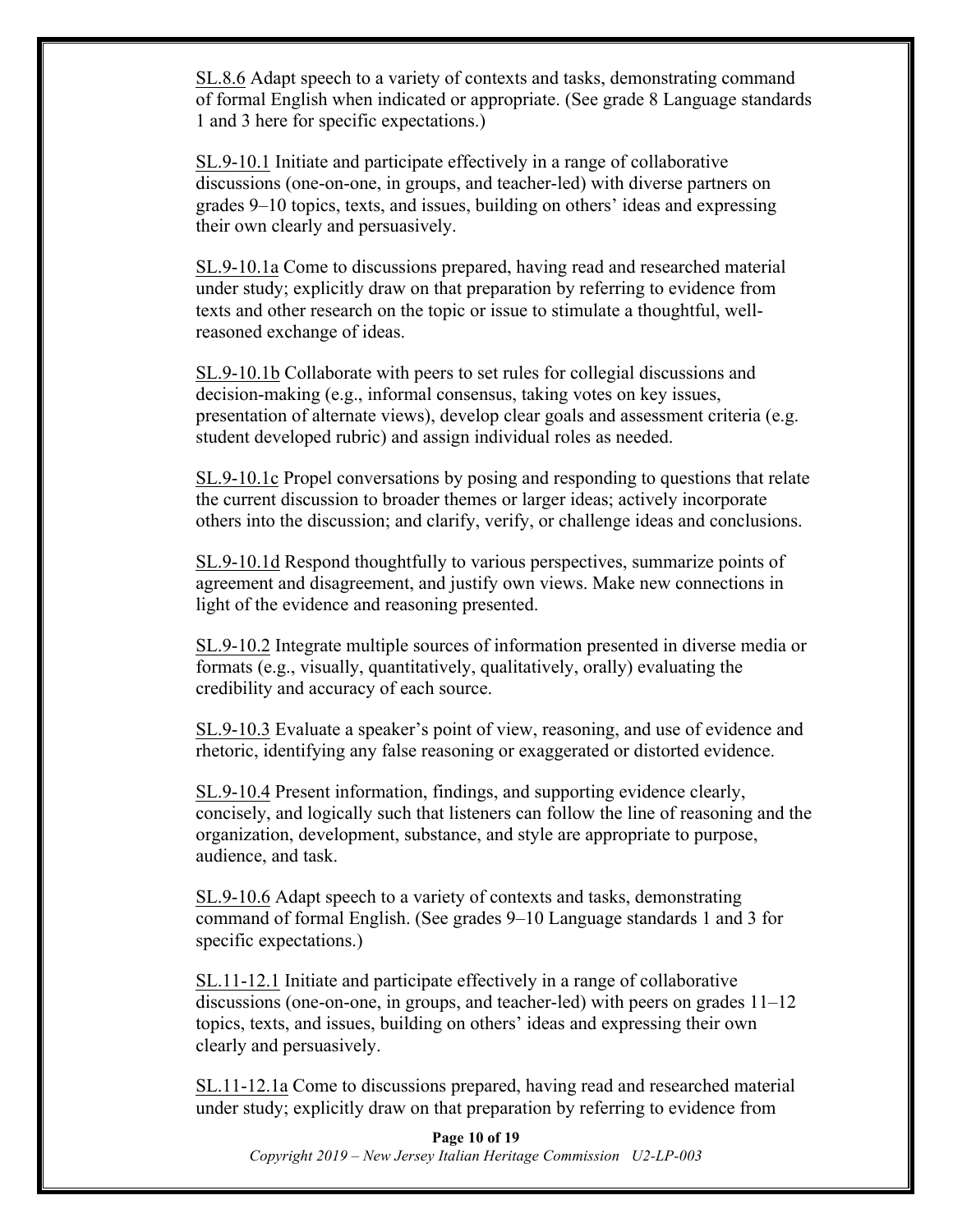texts and other research on the topic or issue to stimulate a thoughtful, wellreasoned exchange of ideas.

SL.11-12.1b Collaborate with peers to promote civil, democratic discussions and decision-making, set clear goals and assessments (e.g., student developed rubrics), and establish individual roles as needed.

SL.11-12.1c Propel conversations by posing and responding to questions that probe reasoning and evidence; ensure a hearing for a full range of positions on a topic or issue; clarify, verify, or challenge ideas and conclusions; and promote divergent and creative perspectives.

SL.11-12.1d Respond thoughtfully to diverse perspectives; synthesize comments, claims, and evidence made on all sides of an issue; resolve contradictions when possible; and determine what additional information or research is required to deepen the investigation or complete the task.

SL.11-12.2 Integrate multiple sources of information presented in diverse formats and media (e.g., visually, quantitatively, qualitatively, orally) in order to make informed decisions and solve problems, evaluating the credibility and accuracy of each source and noting any discrepancies among the data.

SL.11-12.3 Evaluate a speaker's point of view, reasoning, and use of evidence and rhetoric, assessing the stance, premises, links among ideas, word choice, points of emphasis, and tone used.

SL.11-12.4 Present information, findings and supporting evidence clearly, concisely, and logically. The content, organization, development, and style are appropriate to task, purpose, and audience.

SL.11-12.6 Adapt speech to a variety of contexts and tasks, demonstrating a command of formal English when indicated or appropriate. (See grades 11–12 Language standards 1 and 3 here for specific expectations.)

W.6.1 Write arguments to support claims with clear reasons and relevant evidence.

W.6.1a Introduce claim(s) and organize the reasons and evidence clearly.

W.6.1b Support claim(s) with clear reasons and relevant evidence, using credible sources and demonstrating an understanding of the topic or text.

W.6.1c Use words, phrases, and clauses to clarify the relationships among claim(s) and reasons.

W.6.1e Provide a concluding statement or section that follows from the argument presented.

W.6.2a Introduce a topic and organize ideas, concepts, and information, using text structures (e.g., definition, classification, comparison/contrast, cause/effect, etc.)

#### **Page 11 of 19**

*Copyright 2019 – New Jersey Italian Heritage Commission U2-LP-003*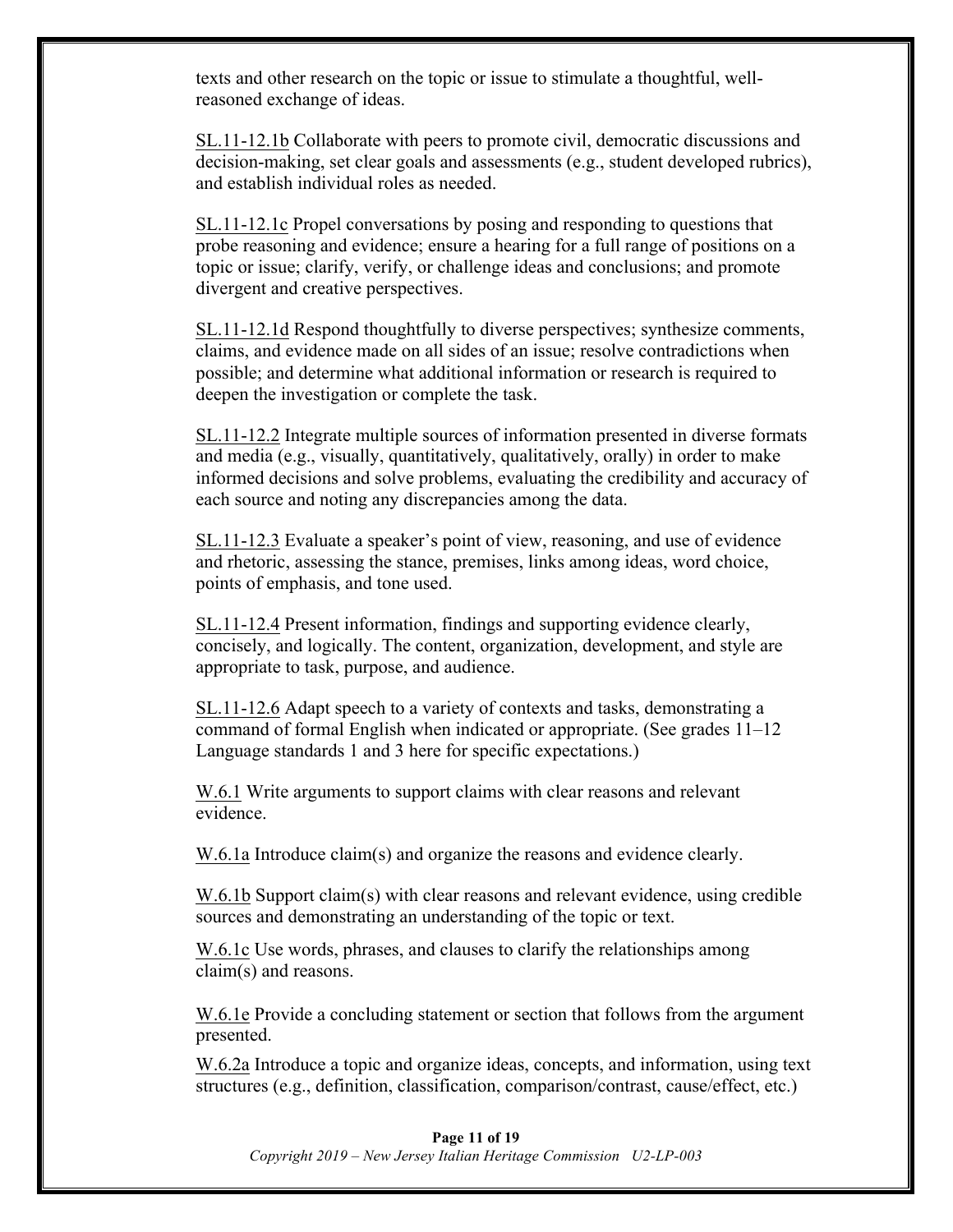and text features (e.g., headings, graphics, and multimedia) when useful to aiding comprehension.

W.6.2b Develop the topic with relevant facts, definitions, concrete details, quotations, or other information and examples.

W.6.2f Provide a concluding statement or section that follows from the information or explanation presented.

W.6.3a Engage and orient the reader by establishing a context and introducing a narrator and/or characters; organize an event sequence that unfolds naturally and logically.

W.6.3b Use narrative techniques, such as dialogue, pacing, and description, to develop experiences, events, and/or characters.

W.6.3c Use a variety of transition words, phrases, and clauses to convey sequence and signal shifts from one time frame or setting to another.

W.6.3d Use precise words and phrases, relevant descriptive details, and sensory language to convey experiences and events.

W.6.3e Provide a conclusion that follows from the narrated experiences or events.

W.6.4 Produce clear and coherent writing in which the development, organization, and style are appropriate to task, purpose, and audience. (Gradespecific expectations for writing types are defined in standards 1–3 above.)

W.6.5 With some guidance and support from peers and adults, develop and strengthen writing as needed by planning, revising, editing, rewriting, or trying a new approach. (Editing for conventions should demonstrate command of Language standards  $1-3$  up to and including grade 6)

W.6.7 Conduct short research projects to answer a question, drawing on several sources and refocusing the inquiry when appropriate.

W.6.8 Gather relevant information from multiple print and digital sources; assess the credibility of each source; and quote or paraphrase the data and conclusions of others while avoiding plagiarism and providing basic bibliographic information for sources.

W.7.1 Write arguments to support claims with clear reasons and relevant evidence.

W.7.1a Introduce claim(s), acknowledge alternate or opposing claims, and organize the reasons and evidence logically.

W.7.1b Support claim(s) with logical reasoning and relevant evidence, using accurate, credible sources and demonstrating an understanding of the topic or text.

#### **Page 12 of 19** *Copyright 2019 – New Jersey Italian Heritage Commission U2-LP-003*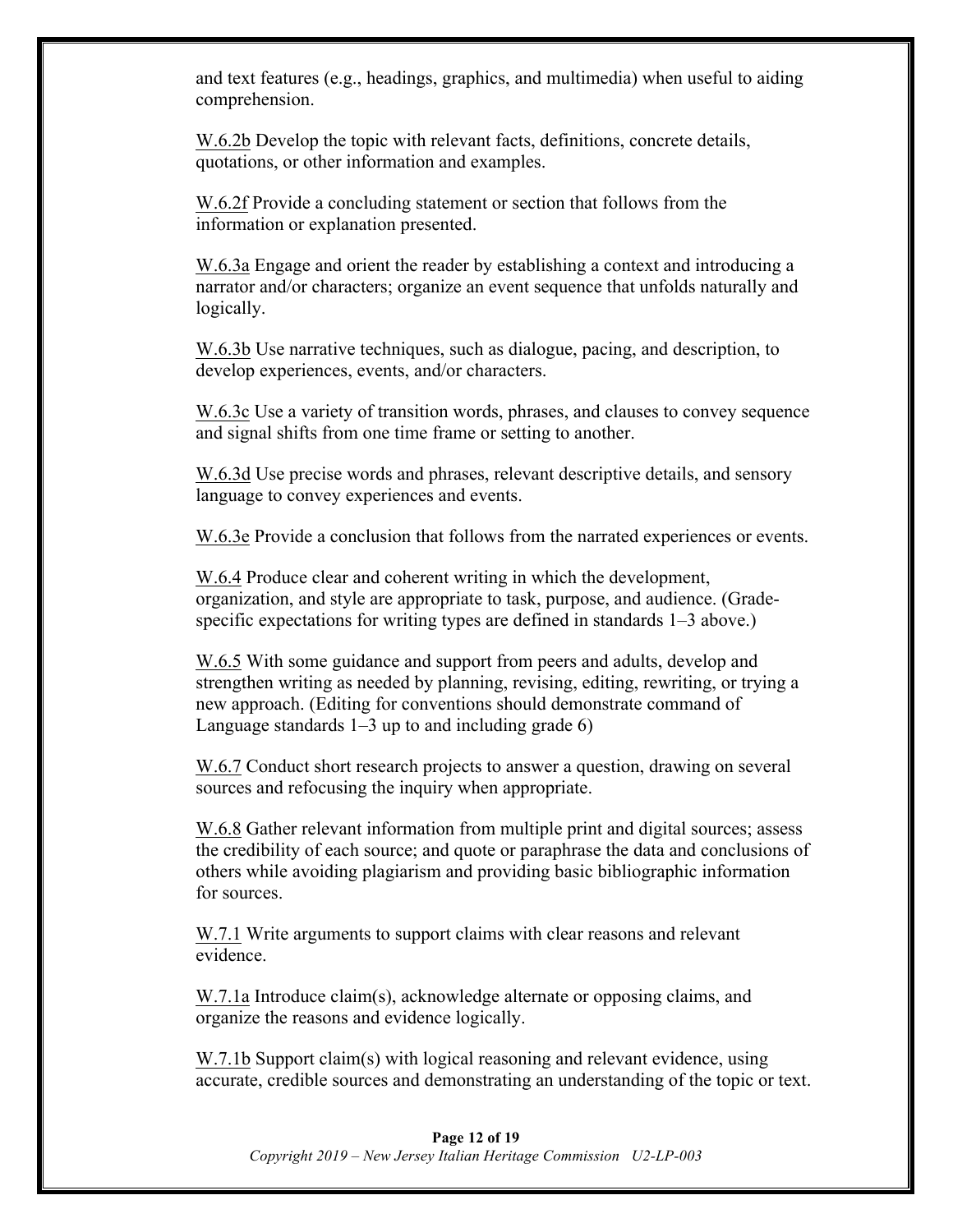W.7.1c Use words, phrases, and clauses to create cohesion and clarify the relationships among claim(s), reasons, and evidence.

W.7.1e Provide a concluding statement or section that follows from and supports the argument presented.

W.7.2a Introduce a topic; organize ideas, concepts, and information, using text structures (e.g., definition, classification, comparison/contrast, cause/effect, etc.) and text features (e.g., headings, graphics, and multimedia) when useful to aiding comprehension

W.7.2b Develop the topic with relevant facts, definitions, concrete details, quotations, or other information and examples.

W.7.2f Provide a concluding statement or section that follows from and supports the information or explanation presented.

W.7.3a Engage and orient the reader by establishing a context and point of view and introducing a narrator and/or characters; organize an event sequence that unfolds naturally and logically.

W.7.3b Use narrative techniques, such as dialogue, pacing, and description, to develop experiences, events, and/or characters.

W.7.3c Use a variety of transition words, phrases, and clauses to convey sequence and signal shifts from one time frame or setting to another.

W.7.3d Use precise words and phrases, relevant descriptive details, and sensory language to capture the action and convey experiences and events.

W.7.3e Provide a conclusion that follows from and reflects on the narrated experiences or events.

W.7.4 Produce clear and coherent writing in which the development, organization, voice, and style are appropriate to task, purpose, and audience. (Grade-specific expectations for writing types are defined in standards 1–3 above.)

W.7.5 With some guidance and support from peers and adults, develop and strengthen writing as needed by planning, revising, editing, rewriting, or trying a new approach, focusing on how well purpose and audience have been addressed. (Editing for conventions should demonstrate command of Language standards 1– 3 up to and including grade 7)

W.7.7 Conduct short research projects to answer a question, drawing on several sources and generating additional related, focused questions for further research and investigation.

W.7.8 Gather relevant information from multiple print and digital sources, using search terms effectively; assess the credibility and accuracy of each source; and

**Page 13 of 19** *Copyright 2019 – New Jersey Italian Heritage Commission U2-LP-003*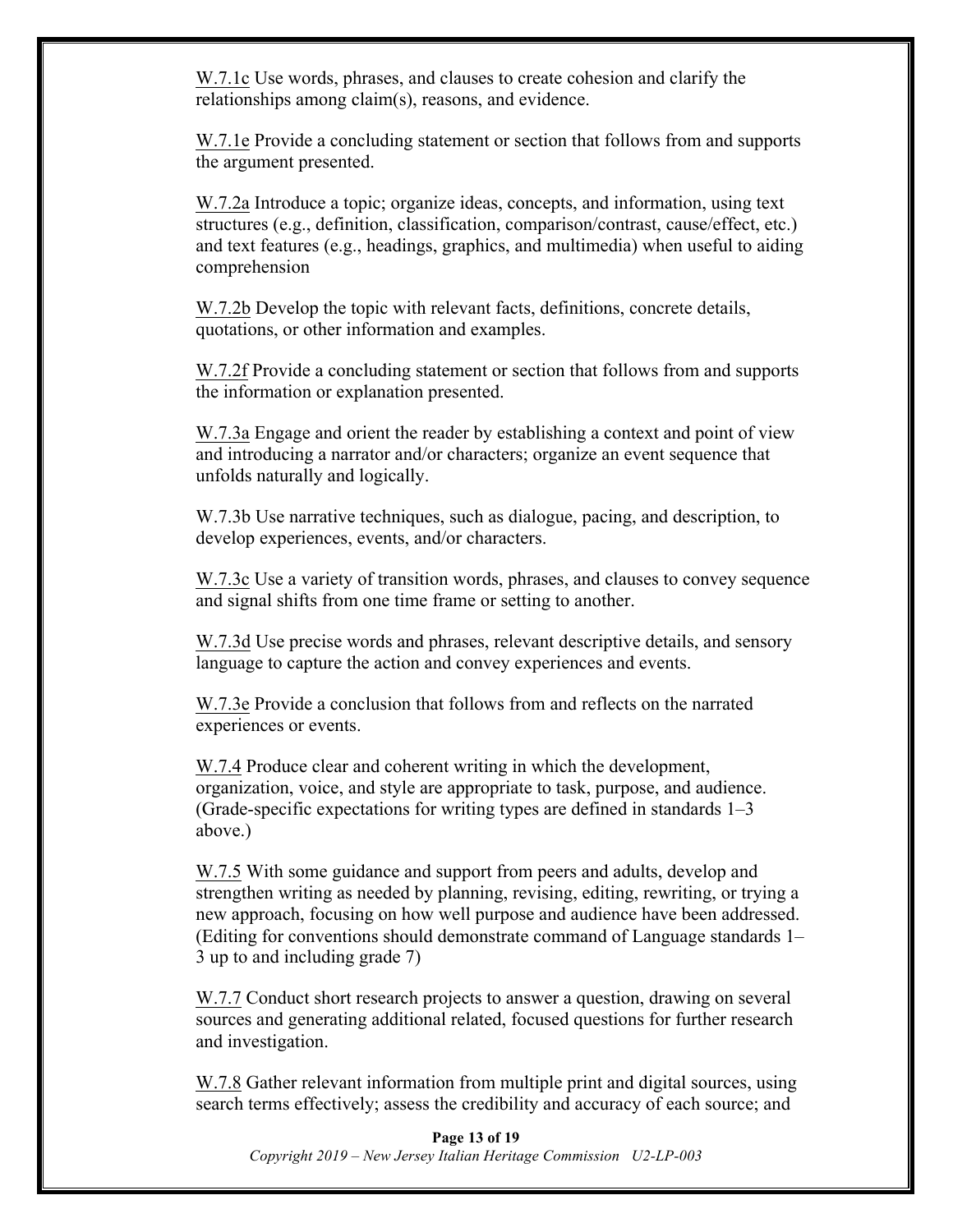quote or paraphrase the data and conclusions of others while avoiding plagiarism and following a standard format for citation.

W.8.1 Write arguments to support claims with clear reasons and relevant evidence

W.8.1a Introduce claim(s), acknowledge and distinguish the claim(s) from alternate or opposing claims, and organize the reasons and evidence logically.

W.8.1b Support claim(s) with logical reasoning and relevant evidence, using accurate, credible sources and demonstrating an understanding of the topic or text.

W.8.1c Use words, phrases, and clauses to create cohesion and clarify the relationships among claim(s), counterclaims, reasons, and evidence. D. Establish and maintain a formal style/academic style, approach, and form.

W.8.1e Provide a concluding statement or section that follows from and supports the argument presented.

W.8.2 Write informative/explanatory texts to examine a topic and convey ideas, concepts, and information through the selection, organization, and analysis of relevant content.

W.8.2a Introduce a topic and organize ideas, concepts, and information, using text structures (e.g., definition, classification, comparison/contrast, cause/effect, etc.) and text features (e.g., headings, graphics, and multimedia).

W.8.2b Develop the topic with relevant, well-chosen facts, definitions, concrete details, quotations, or other information and examples.

W.8.2f Provide a concluding statement or section that follows from and supports the information or explanation presented.

W.8.3 Write narratives to develop real or imagined experiences or events using effective technique, relevant descriptive details, and well-structured event sequences.

W.8.3a Engage and orient the reader by establishing a context and point of view and introducing a narrator and/or characters; organize an event sequence that unfolds naturally and logically.

W.8.3b Use narrative techniques, such as dialogue, pacing, description, and reflection, to develop experiences, events, and/or characters.

W.8.3c Use a variety of transition words, phrases, and clauses to convey sequence, signal shifts from one time frame or setting to another, and show the relationships among experiences and events.

W.8.3d Use precise words and phrases, relevant descriptive details, and sensory language to capture the action and convey experiences and events.

#### **Page 14 of 19** *Copyright 2019 – New Jersey Italian Heritage Commission U2-LP-003*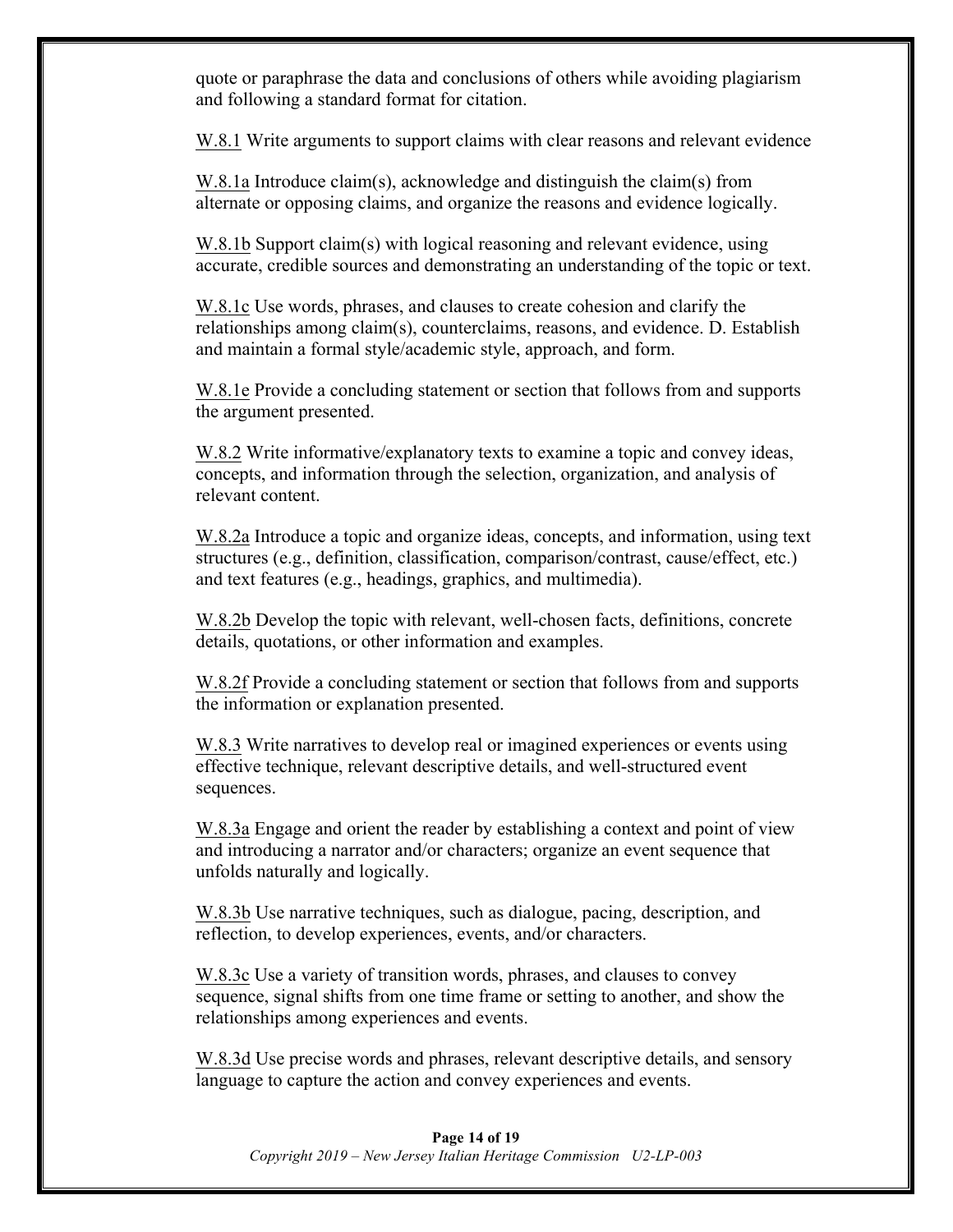W.8.3e Establish and maintain a formal style/academic style, approach, and form..

W.8.4 Produce clear and coherent writing in which the development, organization, and style are appropriate to task, purpose, and audience. (Gradespecific expectations for writing types are defined in standards 1–3 above.)

W.8.5 With some guidance and support from peers and adults, develop and strengthen writing as needed by planning, revising, editing, rewriting, or trying a new approach, focusing on how well purpose and audience have been addressed. (Editing for conventions should demonstrate command of Language standards 1– 3 up to and including grade 8)

W.8.7 Conduct short research projects to answer a question (including a selfgenerated question), drawing on several sources and generating additional related, focused questions that allow for multiple avenues of exploration.

W.8.8 Gather relevant information from multiple print and digital sources, using search terms effectively; assess the credibility and accuracy of each source; and quote or paraphrase the data and conclusions of others while avoiding plagiarism and following a standard format for citation.

W.9-10.1 Write arguments to support claims in an analysis of substantive topics or texts, using valid reasoning and relevant and sufficient evidence.

W.9-10.1a Introduce precise claim(s), distinguish the claim(s) from alternate or opposing claims, and create an organization that establishes clear relationships among claim(s), counterclaims, reasons, and evidence.

W.9-10.1b Develop claim(s) and counterclaims avoiding common logical fallacies, propaganda devices, and using sound reasoning, supplying evidence for each while pointing out the strengths and limitations of both in a manner that anticipates the audience's knowledge level and concerns.

W.9-10.1c Use transitions (e.g. words, phrases, clauses) to link the major sections of the text, create cohesion, and clarify the relationships between claim(s) and reasons, between reasons and evidence, and between claim(s) and counterclaims.

W.9-10.1e Provide a concluding paragraph or section that supports the argument presented.

W.9-10.2 Write informative/explanatory texts to examine and convey complex ideas, concepts, and information clearly and accurately through the effective selection, organization, and analysis of content.

W.9-10.2a Introduce a topic; organize complex ideas, concepts, and information to make important connections and distinctions; include formatting (e.g., headings), graphics (e.g., figures, tables), and multimedia when useful to aiding comprehension.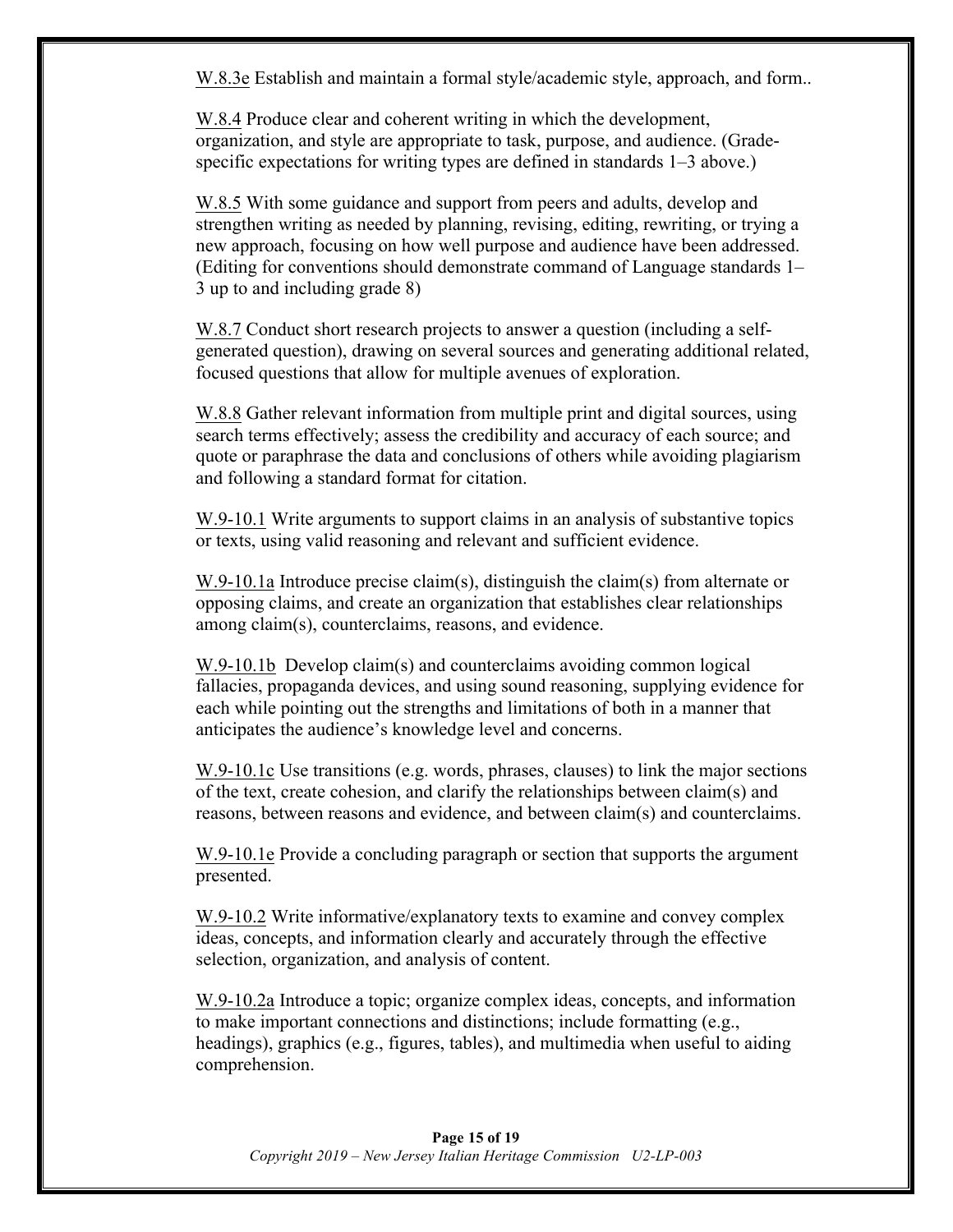W.9-10.2b Develop the topic with well-chosen, relevant, and sufficient facts, extended definitions, concrete details, quotations, or other information and examples appropriate to the audience's knowledge of the topic.

W.9-10.2f Provide a concluding paragraph or section that supports the argument presented (e.g., articulating implications or the significance of the topic).

W.9-10.3 Write narratives to develop real or imagined experiences or events using effective technique, well-chosen details, and well-structured event sequences.

W.9-10.3a Engage and orient the reader by setting out a problem, situation, or observation, establishing one or multiple point(s) of view, and introducing a narrator and/or characters; create a smooth progression of experiences or events.

W.9-10.3b Use narrative techniques, such as dialogue, pacing, description, reflection, and multiple plot lines, to develop experiences, events, and/or characters.

W.9-10.3c Use a variety of techniques to sequence events so that they build on one another to create a coherent, complete and comprehensive piece.

W.9-10.3d Use precise words and phrases, telling details, and sensory language to convey a vivid picture of the experiences, events, setting, and/or characters.

W.9-10.3e Provide a conclusion that follows from and reflects on what is experienced, observed, or resolved over the course of the narrative.

W.9-10.4 Produce clear and coherent writing in which the development, organization, and style are appropriate to task, purpose, and audience. (Gradespecific expectations for writing types are defined in standards 1–3 above.)

W.9-10.5 Develop and strengthen writing as needed by planning, revising, editing, rewriting, trying a new approach, or consulting a style manual (such as MLA or APA Style), focusing on addressing what is most significant for a specific purpose and audience. (Editing for conventions should demonstrate command of Language standards 1–3 up to and including grades 9–10).

W.9-10.7 Conduct short as well as more sustained research projects to answer a question (including a self-generated question) or solve a problem; narrow or broaden the inquiry when appropriate; synthesize multiple sources on the subject, demonstrating understanding of the subject under investigation.

W.9-10.8 Gather relevant information from multiple authoritative print and digital sources, using advanced searches effectively; assess the usefulness of each source in answering the research question; integrate information into the text selectively to maintain the flow of ideas, avoiding plagiarism and following a standard format for citation. (MLA or APA Style Manuals).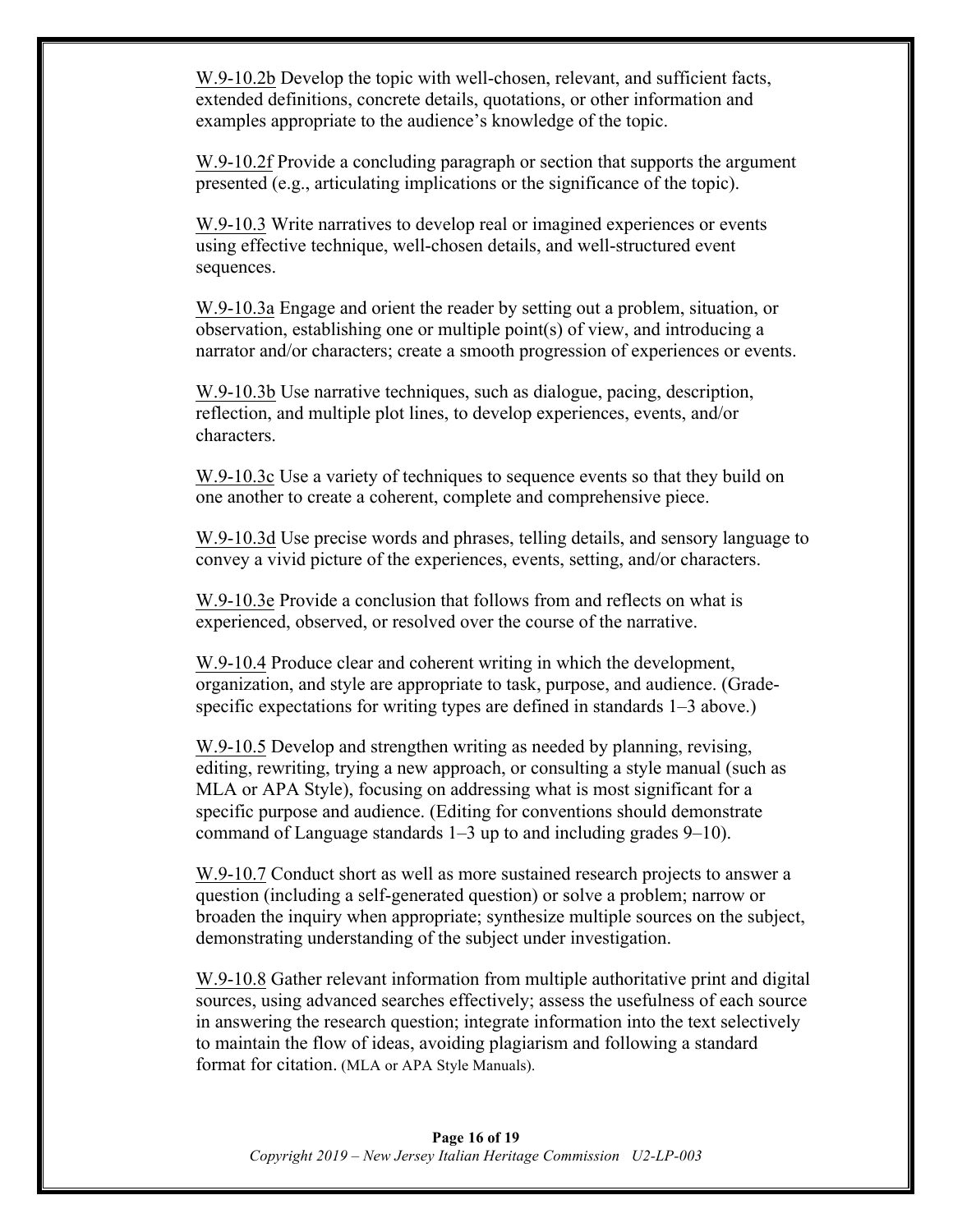W.11-12.1 Write arguments to support claims in an analysis of substantive topics or texts, using valid reasoning and relevant and sufficient evidence.

W.11-12.1b. Develop claim(s) and counterclaims avoiding common logical fallacies and using sound reasoning and thoroughly, supplying the most relevant evidence for each while pointing out the strengths and limitations of both in a manner that anticipates the audience's knowledge level, concerns, values, and possible biases.

W.11-12.1c. Use transitions (e.g. words, phrases, clauses) to link the major sections of the text, create cohesion, and clarify the relationships between claim(s) and reasons, between reasons and evidence, and between claim(s) and counterclaims.

W.11-12.1e. Provide a concluding paragraph or section that supports the argument presented (e.g., articulating implications or the significance of the topic).

W.11-12.2 Write informative/explanatory texts to examine and convey complex ideas, concepts, and information clearly and accurately through the effective selection, organization, and analysis of content.

W.11-12.2a Introduce a topic; organize complex ideas, concepts, and information so that each new element builds on that which precedes it to create a unified whole; include formatting (e.g., headings), graphics (e.g., figures, tables), and multimedia when useful to aiding comprehension.

W.11-12.2b Develop the topic thoroughly by selecting the most significant and relevant facts, extended definitions, concrete details, quotations, or other information and examples appropriate to the audience's knowledge of the topic.

W.11-12.2f Provide a concluding paragraph or section that supports the argument presented (e.g., articulating implications or the significance of the topic).

W.11-12.3 Write narratives to develop real or imagined experiences or events using effective technique, well-chosen details, and well-structured event sequences.

W.11-12.3a Engage and orient the reader by setting out a problem, situation, or observation and its significance, establishing one or multiple point(s) of view, and introducing a narrator and/or characters; create a smooth progression of experiences or events.

W.11-12.3b Use narrative techniques, such as dialogue, pacing, description, reflection, and multiple plot lines, to develop experiences, events, and/or characters.

W.11-12.3c Use a variety of techniques to sequence events so that they build on one another to create a coherent whole and build toward a particular tone and outcome (e.g., a sense of mystery, suspense, growth, or resolution).

**Page 17 of 19** *Copyright 2019 – New Jersey Italian Heritage Commission U2-LP-003*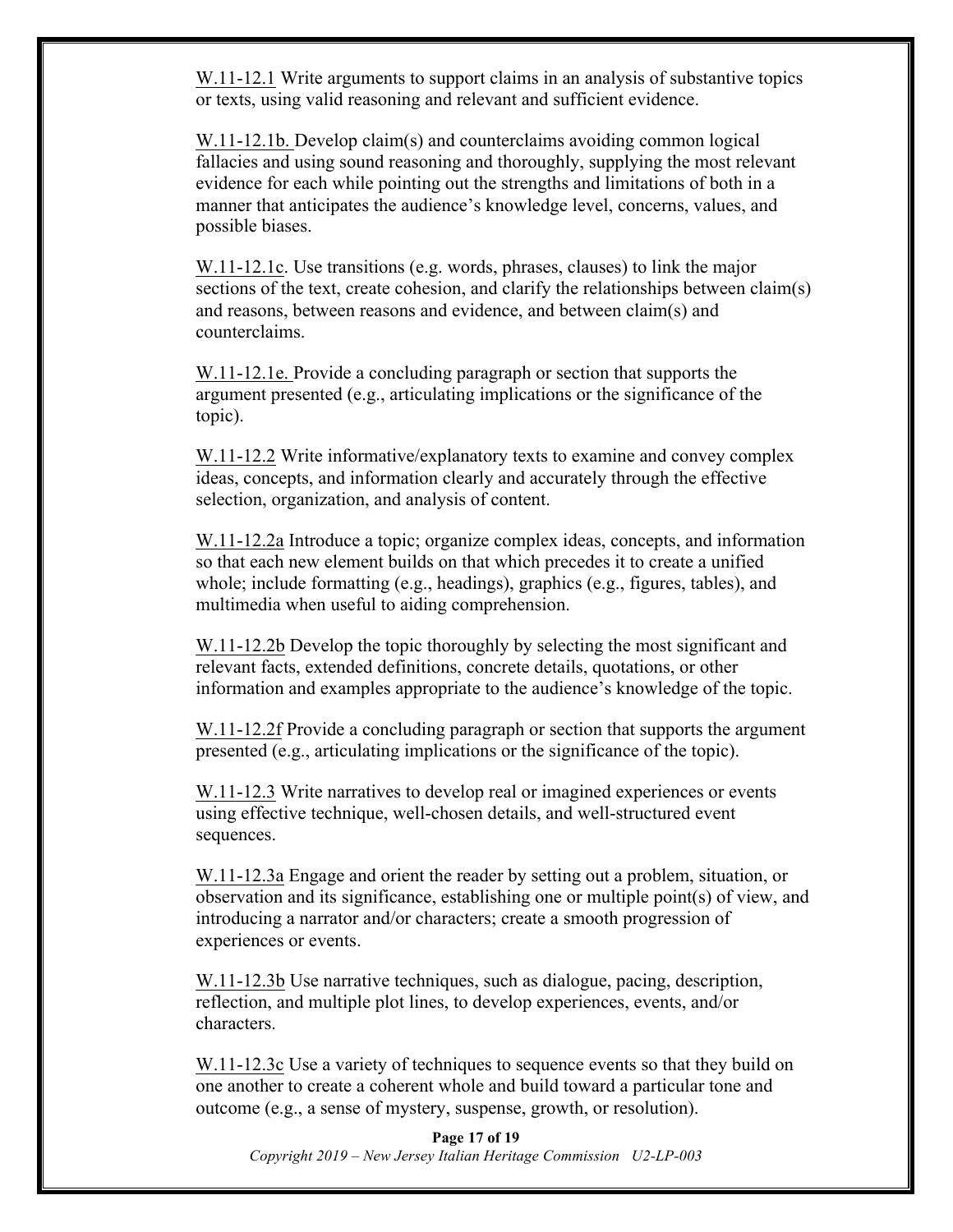W.11-12.3d Use precise words and phrases, telling details, and sensory language to convey a vivid picture of the experiences, events, setting, and/or characters.

W.11-12.3e Provide a conclusion that follows from and reflects on what is experienced, observed, or resolved over the course of the narrative.

W.11-12.4 Produce clear and coherent writing in which the development, organization, and style are appropriate to task, purpose, and audience. (Gradespecific expectations for writing types are defined in standards 1–3 above.)

W.11-12.5 Develop and strengthen writing as needed by planning, revising, editing, rewriting, or trying a new approach, focusing on addressing what is most significant for a specific purpose and audience. (Editing for conventions should demonstrate command of Language standards 1–3 up to and including grades 11– 12)

W.11-12.7 Conduct short as well as more sustained research projects to answer a question (including a self-generated question) or solve a problem; narrow or broaden the inquiry when appropriate; synthesize multiple sources on the subject, demonstrating understanding of the subject under investigation.

W.11-12.8 Gather relevant information from multiple authoritative print and digital sources, using advanced searches effectively; assess the strengths and limitations of each source in terms of the task, purpose, and audience; integrate information into the text selectively to maintain the flow of ideas, avoiding plagiarism and overreliance on any one source and following a standard format for citation (MLA or APA Style Manuals)

RH.6-8.1 Cite specific textual evidence to support analysis of primary and secondary sources.

RH.6-8.2 Determine the central ideas or information of a primary or secondary source; provide an accurate summary of the source distinct from prior knowledge or opinions.

RH.6-8.3 Identify key steps in a text's description of a process related to history/social studies (e.g., how a bill becomes law, how interest rates are raised or lowered).

RH.6-8.8 Distinguish among fact, opinion, and reasoned judgment in a text.

RH.9-10.1 Accurately cite strong and thorough textual evidence, to support analysis of primary and secondary sources, attending to such features as the date and origin of the information.

RH.9-10.2 Determine the theme, central ideas, key information and/or perspective(s) presented in a primary or secondary source; provide an accurate summary that makes clear the relationships among the key details and ideas.